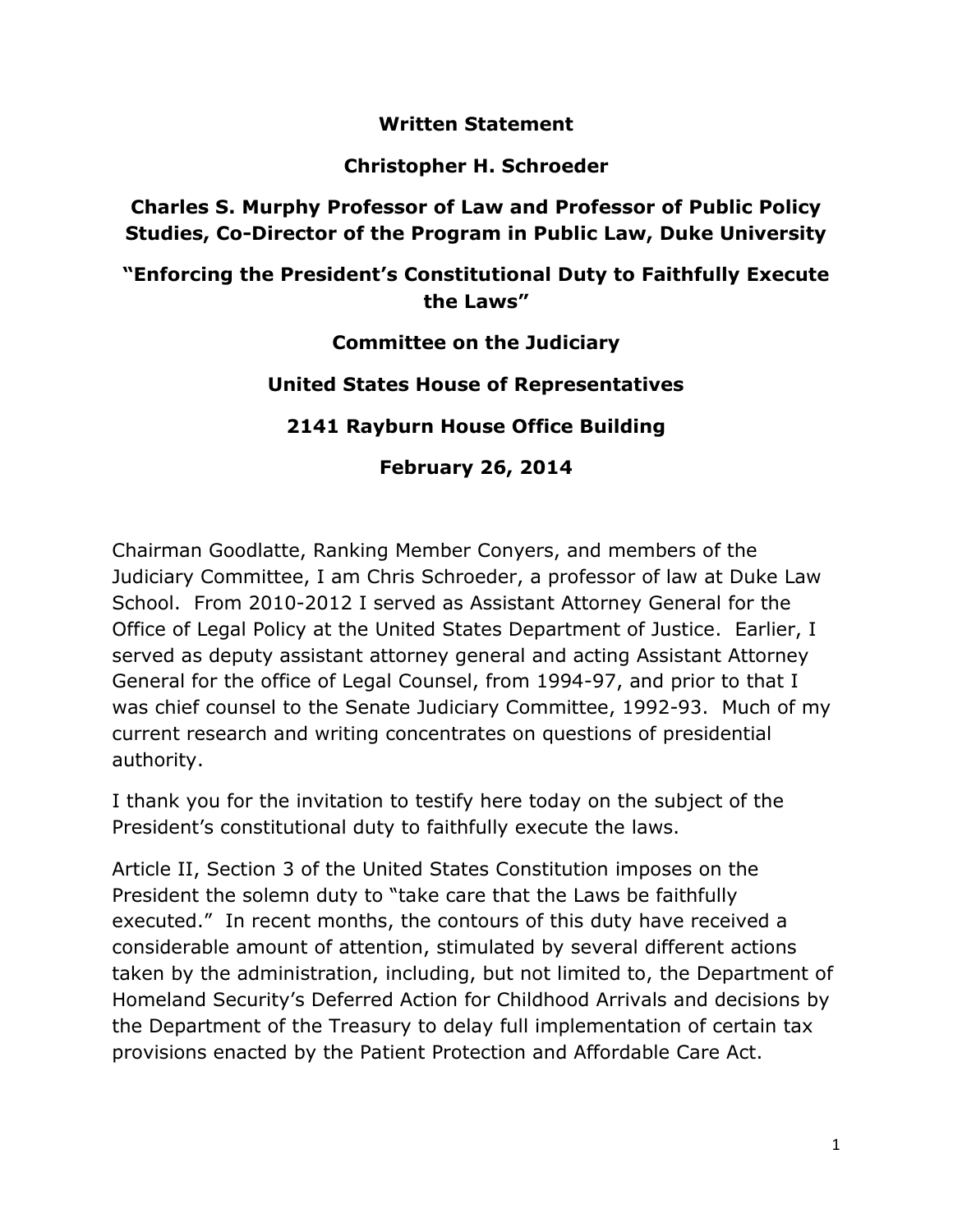In our constitutional democracy, taking care that the laws are executed faithfully has a number of facets. The Constitution imposes restrictions on Congress' legislative authority, so that the faithful execution of the laws may present occasions where the President declines to enforce a congressionally enacted law in order to enforce another law, the Constitution. Even when legislation raises no question of constitutionality, the laws that Congress enacts are incredibly diverse and executing them can raise a number of issues of interpretation, application or enforcement that need to be resolved before a law can be executed. Further, the "mass of legislation" that has been lawfully enacted creates problems of coordination that must be addressed in one manner or another. $1$  In these remarks, I shall concentrate on the nature of federal laws and some of the most significant issues that arise in enforcing them, in situations where the Executive Branch does not face a question of the constitutionality of the laws themselves. My objective is to develop a picture of law execution that will illuminate important aspects of the President's Take Care responsibility.

The laws that Congress enacts are extremely diverse in their characteristics. For instance, they range from short and simple, such as the provision of the Omnibus Appropriations Act of 1997, PL 104-208, which amended 18 U.S.C. §922(q)(2) to make it unlawful for someone to possess a firearm that has moved in interstate commerce when that person has reason to believe he or she is within a school zone, to the long and complex, such as the Patient Protection and Affordable Care Act, PL 111-148. One characteristic that unites almost all of them, however, is that each delegates one or more discretionary decisions about how to execute them to the executive branch. By "discretion," I simply mean "an authority granted by law to act" one way or another according to one's "own considered judgment and conscience."<sup>2</sup>

When the Executive Branch exercises discretionary authority that has itself been granted by law, it is executing that law, notwithstanding any disagreements one might have with the particular manner in which that discretion has been exercised. There is an important proviso here: the executive's discretionary choice cannot lead to just any judgment. It must be a choice that falls within the authorities granted by the statute.

l

 $1$  "[T]he President is a constitutional officer charged with taking care that a 'mass of legislation' be executed. Flexibility as to mode of execution … is a matter of practical necessity." Youngstown Steel & Tube Co. v. Sawyer, 343 U.S. 579, 702 (Vinson, C.J., dissenting).

<sup>&</sup>lt;sup>2</sup> Pound, "Discretion, Dispensation and Migration: The Problem of the Individual Case," 35 N.Y.U.L. Rev. 925, 926 (1960).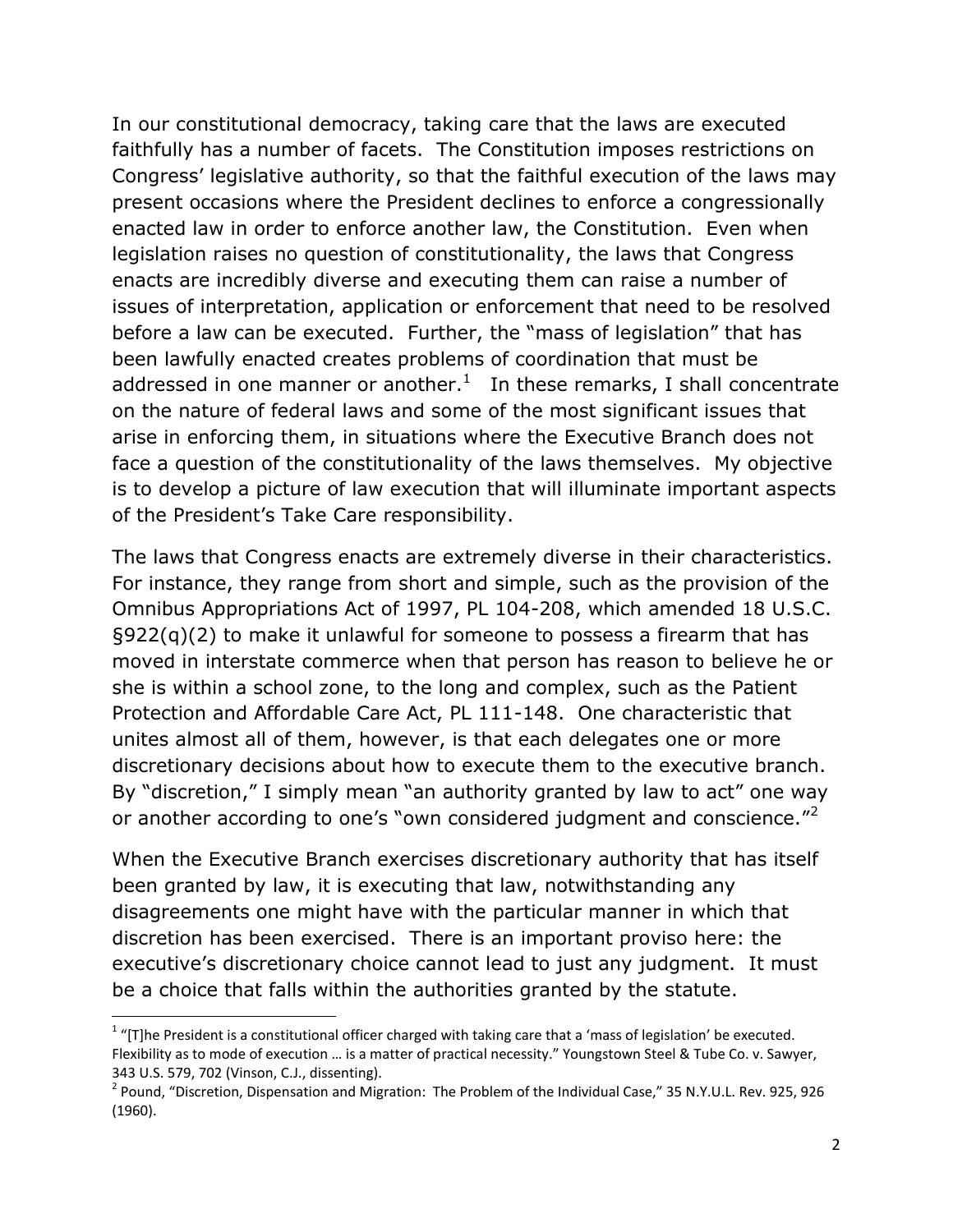Accordingly, executive branch choices are "subject to check by the terms of the legislation that authorized [them]," typically either through "judicial review …or the power of Congress to modify or revoke the authority entirely." It is its adherence to law in this sense that renders legitimate "executive action under legislatively delegated authority that might [otherwise] resemble 'legislative' action in some respects."<sup>3</sup>

Discretionary choices are unavoidable features in executing almost all laws. Consider a law that the Environmental Protection Agency had to execute after Congress enacted the Clean Air Act Amendments of 1977, which among other things required the Administrator of EPA to set rules for the regulation of air emissions for certain stationary sources. The Act itself did not define "source," and there were reasonable arguments that source could mean either a single smokestack or a single factory or facility, which might include a number of different smokestacks, or it could mean both. Which definition was selected had consequences for both the costs that owners of stationary sources would incur and the amount by which air pollution would be reduced.

EPA had initially chosen a definition that was going to be more costly for producers. Then, when "a new administration took office and initiated a Government-wide reexamination of regulatory burdens and complexities," EPA switched course and promulgated a definition that lowered compliance costs.<sup>4</sup> In other words, the new administration emphasized different policy objectives than the prior administration, and the definition of source finally chosen advanced those objectives, not the objectives of the prior administration nor, necessarily, the objectives of the Congress. The selection was consequential enough that the EPA's choice was litigated up to the Supreme Court. In *Chevron v. N.R.D.C*., the Court upheld EPA's new definition, finding that "the Administrator's interpretation represents a reasonable accommodation of manifestly competing interests and is entitled to deference … Congress intended to accommodate both interests, but did not do so itself on the level of specificity presented by these cases."<sup>5</sup>

For purposes of understanding what it means to faithfully execute the laws, *Chevron* makes two crucial points. First, it was impossible to execute this

 $\overline{\phantom{a}}$ 

<sup>&</sup>lt;sup>3</sup> I.N.S. v. Chadha, 462 U.S. 919, 954 n. 16 (1983).

<sup>4</sup> Chevron v. N.R.D.C., 467 U.S. 837, 858 (1984).

 $<sup>5</sup>$  Id. at 865.</sup>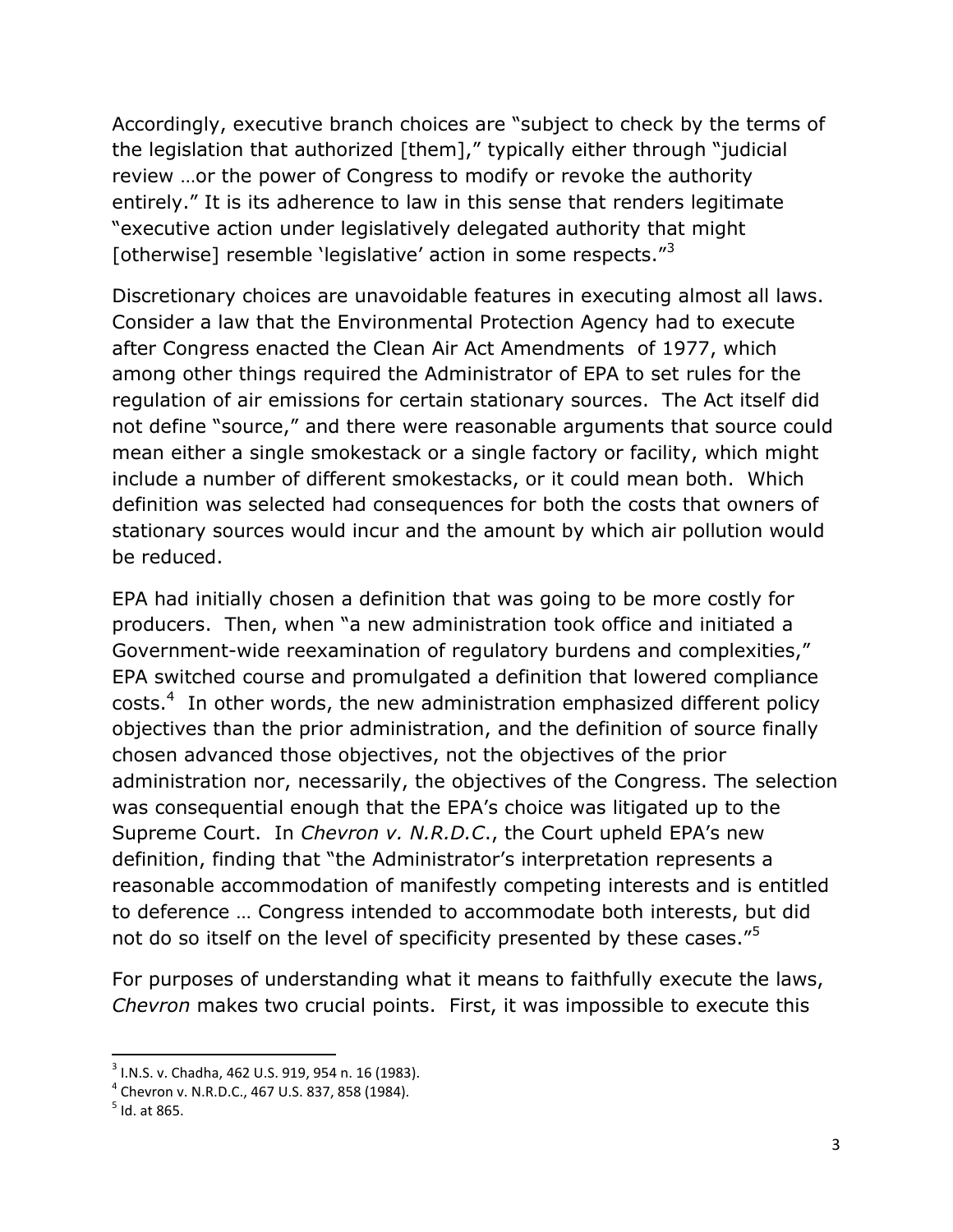aspect of the Clean Air Act without choosing a definition of source. While the choice itself was discretionary, the exercising of discretion was not – it was an unavoidable component to executing the law. Without actually exercising the authority to make discretionary choices such as these, the overall process of statutory interpretation, application and enforcement that make up the execution of law cannot be done.

Second, the Court's discussion of the conflicting interests and policies that needed to be reconciled in selecting a definition of source leaves little doubt that the Court would have sustained the prior Administration's definition as well. The Court here was simply acknowledging the inevitably of policy objectives influencing choice, and further indicating that so long as that choice was "check[ed] by the terms of the legislation" – in its words, so long as the choice was a "permissible construction" of the statute – it was the Executive's responsibility, as part of its responsibility to execute the law, to make the choice. By necessity, the exercise of choice "requires the formulation of policy and the making of rules to fill any gap left, implicitly and explicitly, by Congress."<sup>6</sup> Congress did not have to leave the question for the agency. By being specific Congress could certainly have made the choice between competing definitions here. In this sense, when the EPA makes the choice, the EPA's determination of the meaning of source does indeed "resemble 'legislative' action." Nonetheless, as the *Chadha* Court said, "executive action under delegated authority" remains law execution, and does not become lawmaking or any other type of legislative action.

The gap filling activities illustrated by *Chevron* that are required to execute today's mass of legislation have grown enormously as the corpus of federal legislation and its delegations of authority have grown. Even so, the understanding that this kind of gap filling activity is essential to executing the law was well established from the earliest days of the Republic (as well as before). To cite just one example, Thomas Jefferson was steadfast in insisting that the Constitution ought to grant no lawmaking powers and no powers in the nature of royal prerogatives to its Executive. For instance, in his *1783 Draft of a Fundamental Constitution for Virginia*, he insisted that the Executive ought to be given "these powers only, which are necessary to execute the laws (and administer the government). $\frac{n}{7}$  Yet later on he wrote to Governor Cabell that "if means specified by an act are impracticable, the

l

 $6$  Morton v. Ruiz, 415 U.S. 199, 231 (1974).

 $^7$  Thomas Jefferson, Notes on the State of Virginia 365 (1787).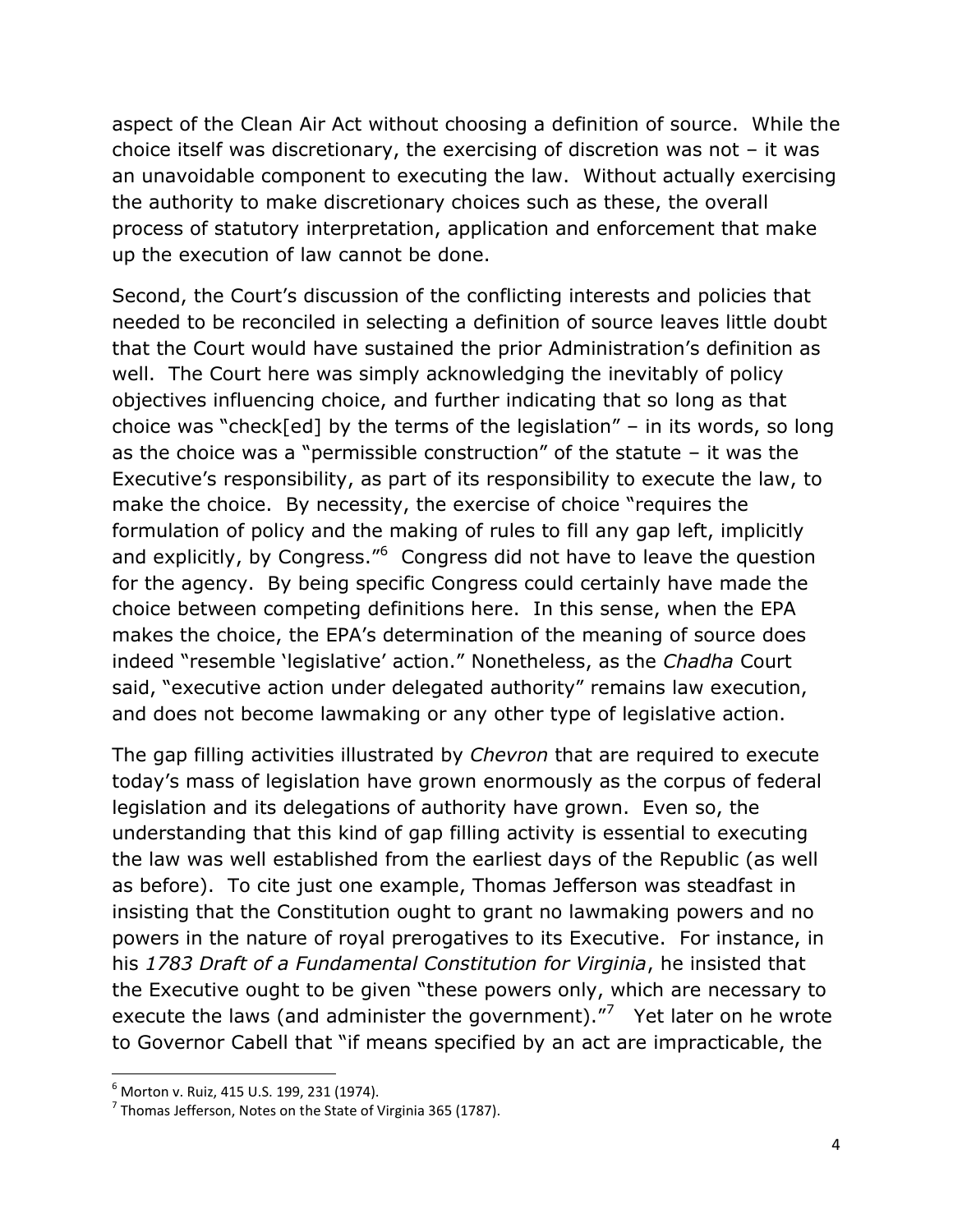constitutional [executive] power remains, and supplies them … This aptitude of means [that the act does not supply] to the end of a law is essentially necessary for those who are executive; otherwise the objection that our government is an impracticable one would really be verified."<sup>8</sup> Supplying effective means to accomplish a statutory end is clearly within the competence of the Congress in the first instance, and hence when the agency provides those means this action will once again typically "resemble 'legislative' action," but Jefferson clearly saw that this resemblance did not take the action out of the Executive's realm.

Sometimes Congress' delegation of authority concerns the question of how to construe or interpret a particular word, as was the case in *Chevron*. The delegation of discretionary authority can also relate to resolving more recurrent or more generic issues that arise in executing the laws. Two of these more generic delegations relevant to the present discussion are the discretion to set priorities and allocate resources to different work streams and the discretion not to initiate enforcement actions, the latter of which can in a number of ways be thought of as a subcategory of the first.

When it is appropriating funds for executive branch activities, Congress can fund functions within an agency at levels it considers appropriate, given its own priorities and policy choices. It can, for instance, fund the line item for OSHA inspectors at levels sufficient to support the inspection of any single workplace on average once every 131 years<sup>9</sup> or, to pick a different example, by passing the Senate version of an immigration reform bill and appropriating sufficient funds, it can fund 20,000 new border agents. These funding levels produce very different levels of law execution in their respective fields, but in each case the agency will still be faithfully executing the applicable law when it in good faith and conscientiously expends the funds made available for that purpose.

If it receives fewer funds than sufficient to discharge all its responsibilities, however, the agency must set priorities. At current funding levels, OSHA cannot send an inspector to visit every work site within its jurisdiction, so it must set priorities. Priority setting becomes even more important when an agency has been charged with executing multiple pieces of legislation.

 $\overline{a}$ 

 $^8$  Edward Corwin, the President: Offices and Powers 1787-1984 (Randall W. Bland et al. eds, 5<sup>th</sup> ed. 1984) (quoting letter from Thomas Jefferson to Governor Cabell (Aug. 7, 1807).

 $^{9}$  AFL-CIO, 2013 Death on the Job Report, Exec. Summ. p. 2. Available at <http://www.aflcio.org/content/download/79331/1935061/2A+Executive+Summary2013final.pdf>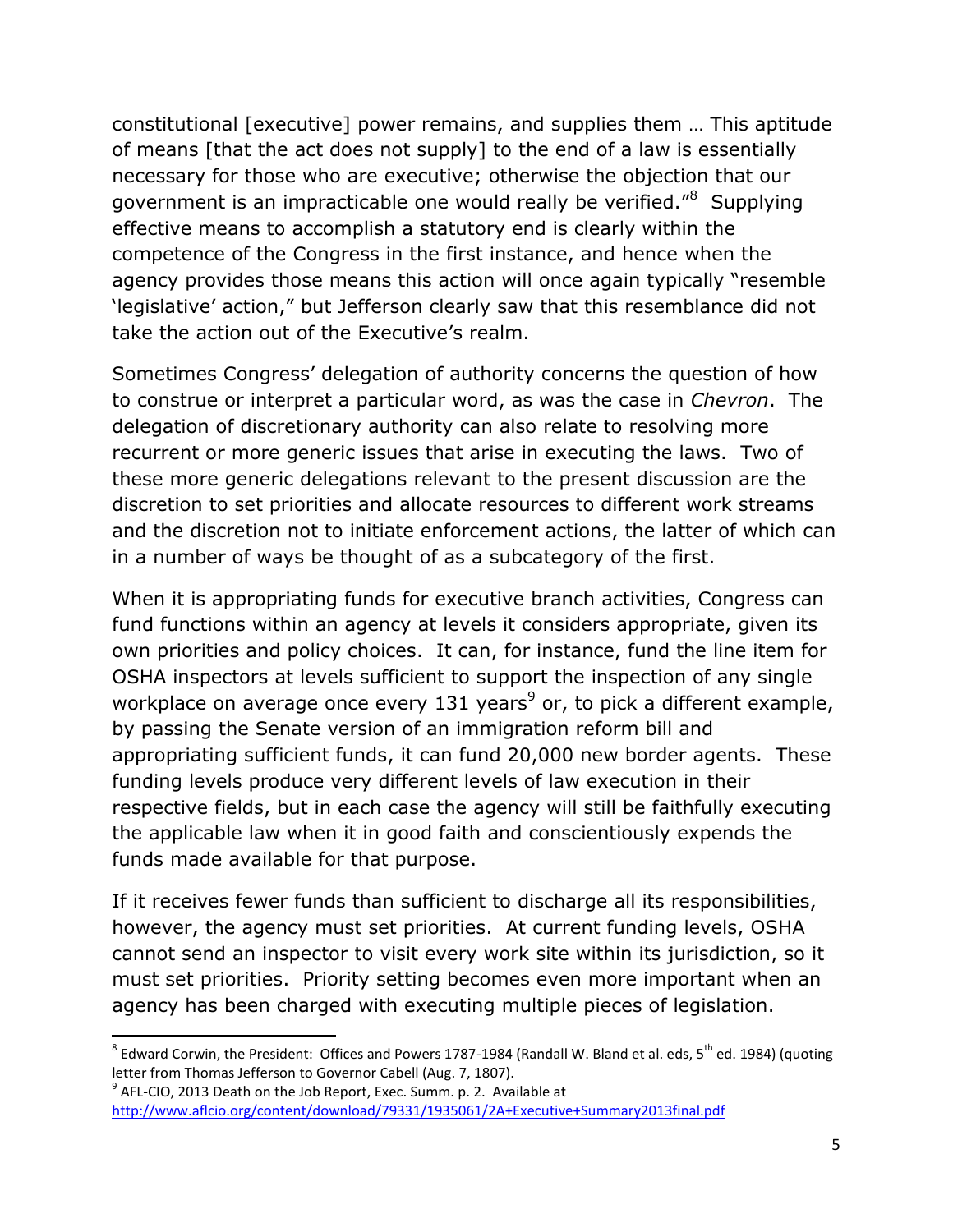Congress is under no obligation to ensure that appropriated funds and the statutory delegations it has made are kept aligned such that all agency functions are funded at levels sufficient to enable each agency to execute fully all the laws over which it has been given responsibility. Such "full execution" funding as a practical matter is not possible. This kind of funding shortfall does not imply that the executive is failing in its charge to execute the laws faithfully. All legislation is passed by Congress with at least the implicit delegation of discretion to the agency to set priorities.<sup>10</sup> The priority setting decisions necessitated by budget constraints necessarily affect *how* the laws are being executed at any point in time, not *whether* they are being executed.

The need to set priorities was an important animating force behind the Supreme Court's ruling that agencies possess almost unreviewable discretion to decide not to enforce a statute. In *Heckler v. Chaney*, then-Associate Justice Rehnquist reasoned that

"An agency decision not to enforce often involves a complicated balancing of a number of factors which are peculiarly within its expertise. Thus, the agency must not only assess whether a violation has occurred, but whether agency resources are best spent on this violation or another, whether the agency is likely to succeed if it acts, whether the particular enforcement action requested best fits the agency's overall policies, and, indeed, whether the agency has enough resources to undertake the action at all. $"^{11}$ 

Agency enforcement actions are often resource intensive, such that calibrating enforcement within a resource-limited environment is an important decision in any agency's execution of the laws.

*Heckler* recognized that agency non-enforcement decisions "share to some extent the characteristics of the decision of a prosecutor in the Executive Branch not to indict – a decision which has long been regarded as the special province of the Executive Branch, inasmuch as it is the Executive who is charged by the Constitution to 'take Care that the Laws be faithfully executed.'" <sup>12</sup> *Heckler* also acknowledged, however, that in the agency

 $\overline{a}$ 

 $10$  Again, this discretion operates within the parameters remaining after Congress has been as explicit as it chooses to be in defining those priorities.

 $11$  Heckler v. Chaney, 470 U.S. 8321, 831 (1985).

 $12$  Id. at 832.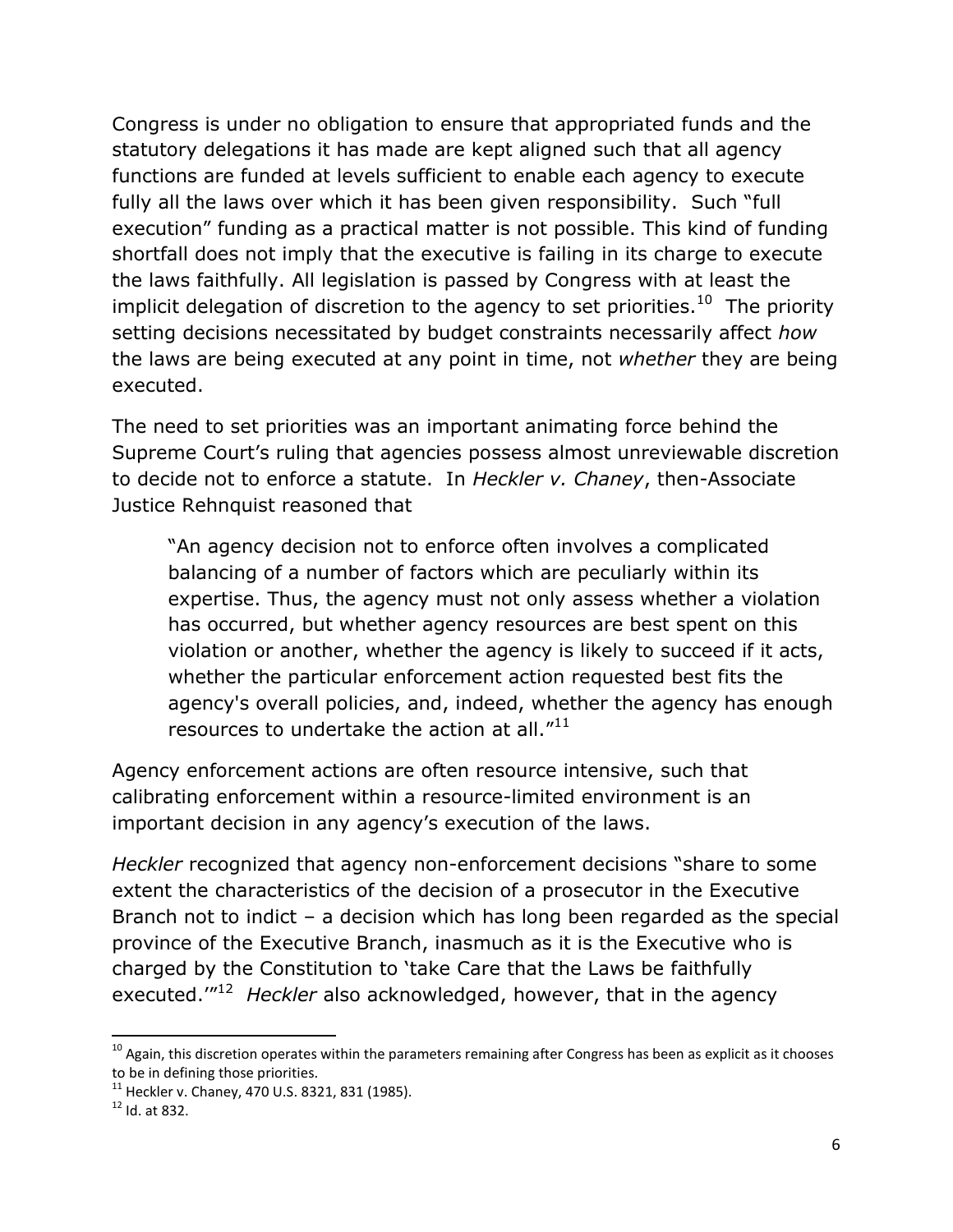context at least, Congress can limit the exercise of non-enforcement discretion to some degree, citing *Dunlop v. Bachowski* as an example.<sup>13</sup> *Heckler* explained that the statute at issue in *Dunlop* "quite clearly withdrew discretion from the agency and provided guidelines for the exercise of its enforcement power."<sup>14</sup>

Statutes as specific as *Dunlop* are uncommon, however. While I have not myself examined all the statutes relevant to recent administration actions on this point, I am not aware of any statutory restrictions on enforcement discretion that bear on those actions. Thus, there is no need for current purposes to decide whether prosecutorial discretion is better understood as a constitutional power granted directly by the Take Care Clause of Article II, Section 3, or as a congressional delegation of authority implied by the combination of the numerous laws to execute and resource constraints. In either case, the decisions involved in exercising prosecutorial discretion are unavoidable links within the chain of decisions that have to be made in order to execute the laws.

At first blush, it may seem paradoxical to say that an agency is executing the laws when it decides not to enforce the law, but the paradox is completely eliminated once one recognizes that executing laws encompasses many activities, not all of which can be performed at any given time. Insofar as making decisions about where and when to enforce frees up resources for other activities constitutive of law execution, non-enforcement decisions are part of the overall process of executing the laws.

Whatever the ultimate provenance of prosecutorial discretion and its counterpart of agency non-enforcement, a number of different factors influence such decisions. As Wayne LaFave noted years ago, two of the most significant factors are limited enforcement resources and the need to take equitable considerations into some account.<sup>15</sup> More recently in the specific context of immigration law, the Supreme Court emphasized the significance of the second of these two, noting that

"a principal feature of the removal system in the United States is the broad discretion exercised by immigration officials … Federal officials as an initial matter, must decide whether it makes sense to pursue

 $\overline{\phantom{a}}$  $^{13}$  Dunlop v. Bachowski, 412 U.S. 560 (1975).

 $14$  470 U.S. at 834.

<sup>&</sup>lt;sup>15</sup> Wayne R. LaFave, "The Protector's Discretion in the United States," 18 Am. J. Comp L. 532, 533-34 (1970).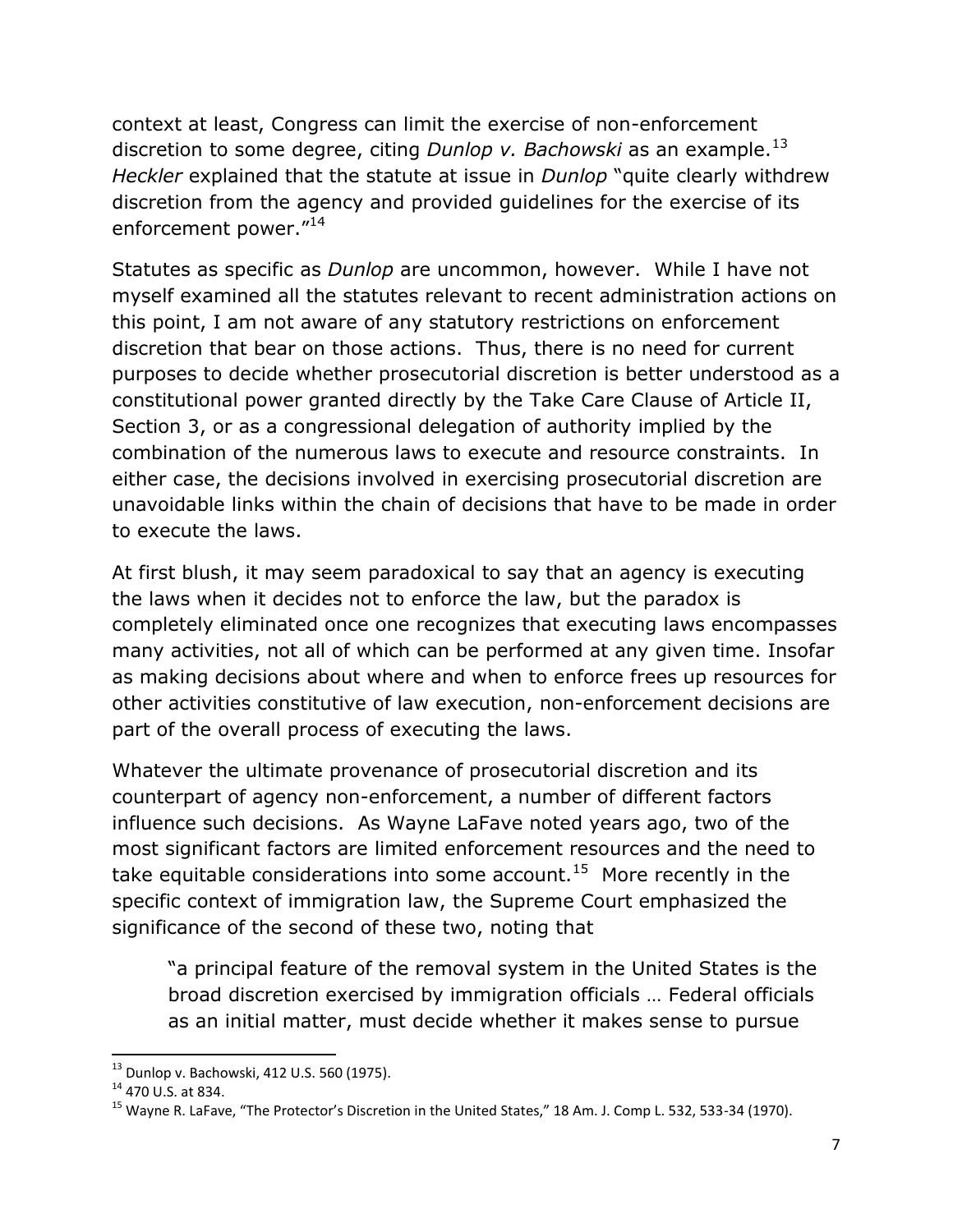removal at all …Discretion in the enforcement of immigration law embraces immediate human concerns. Unauthorized workers trying to support their families, for example, likely pose less danger than alien smugglers or aliens who commit a serious crime. The equities of an individual case may turn on many factors, including whether the alien has children in the United States, long ties to the community, or a record of distinguished military service."<sup>16</sup>

When the *Heckler* court describes the need of an agency to decide whether "agency resources are best spent" on an enforcement action, that description provides room for equitable considerations as well as whatever other policy priorities the Executive, in his "considered judgment and conscience" thinks bear on the question of how – not whether – to execute the laws.

\* \* \* \*

I can now summarize some of the main lessons from this brief exploration of the nature of the laws that the executive branch must execute. Then by way of illustration I will suggest how these lessons apply to several of recent decisions, and finally will conclude with a consideration of the more general question of the meaning of the Take Care Clause.

When the Executive Branch exercises delegations of discretionary authority granted by law it is executing the law. In deciding how to exercise discretion, the Executive Branch may appropriately consider equitable consideration and policy priorities that are not specifically prescribed by the Congress. Almost all statutes grant some discretionary authority, including the discretion to set priorities and to determine not engage in all possible enforcement actions. These choices are not in tension with executing the laws; they are part and parcel of what it means to execute the laws. Some of these actions may "resemble 'legislative' action," but the test of their legality is not that kind of eye test, rather it is to "check [them against] the terms of the legislation that authorized [them]."

Both the DHS's Deferred Action for Childhood Arrivals and the Department of the Treasury's "transition relief" for several provisions of the Patient Protection and Affordable Care Act have been justified as exercises of discretionary authority. The administration is not claiming any authority to

 $\overline{\phantom{a}}$ <sup>16</sup> Arizona v. United States, 132 S. Ct. 2492, 2499 (2012).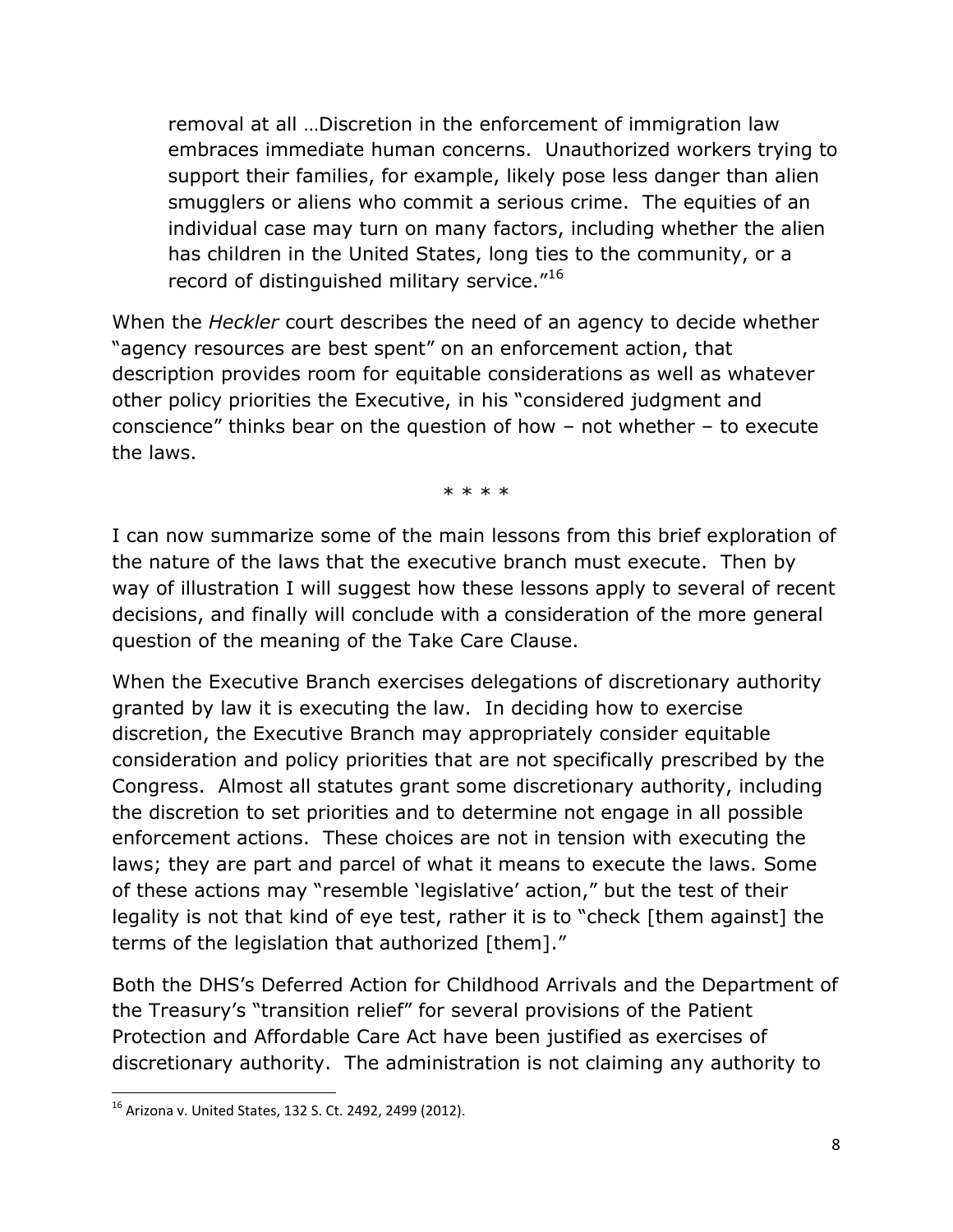suspend any law, or otherwise to refuse to enforce any law. Even assuming that it is possible to see a resemblance between these administration actions and such labels, the proper approach to them must begin by taking the administration at its word, because if they are defensible as exercises of discretion granted by law, any such resemblance is immaterial.

First, consider DHS's Deferred Action for Childhood Arrivals. While Secretary Napolitano's memorandum memorializing her Deferred Action for Childhood Arrivals is brief, it relies explicitly on scarce resources, equitable considerations and policy choices, which are classic factors influencing decisions not to enforce, and it seems to be quite in line with the Supreme Court's recent recognition of the role that "immediate human concerns" play in immigration decisions.<sup>17</sup> The Secretary noted that she is announcing the decision in order to "ensure that our enforcement resources are not expended on these low priority cases but are instead appropriately focused on people who meet our enforcement priorities." As for her reasons for assigning low priority to the cases of undocumented children who were brought into this country as children and know only this country as home, she stated that

"Our Nation's immigration laws must be enforced in a strong and sensible manner. They are not designed to be blindly enforced without consideration given to the individual circumstances of each case. Nor are they designed to remove productive young people to countries where they may not have lived or even speak the language. Indeed, many of these young people have already contributed to our country in significant ways. Prosecutorial discretion, which is used in so many other areas, is especially justified here."<sup>18</sup>

Not only does the deferred action seem to be well grounded in the general understanding of prosecutorial discretion, both the Department of Homeland Security and the INS prior to DHS's creation have apparently long treated deferred action as a species of prosecutorial discretion authorized by the immigration laws, with instances of exercising this authority documented at

l

 $17$  See Arizona v. United States, note 15, above.

<sup>&</sup>lt;sup>18</sup> Memorandum from Janet Napolitano, Secretary of Homeland Security, Re: "Exercising Prosecutorial Discretion with Respect to Individuals Who Came to the United States as Children," June 15, 2012. Available at [http://www.dhs.gov/xlibrary/assets/s1-exercising-prosecutorial-discretion-individuals-who-came-to-us-as](http://www.dhs.gov/xlibrary/assets/s1-exercising-prosecutorial-discretion-individuals-who-came-to-us-as-children.pdf)[children.pdf](http://www.dhs.gov/xlibrary/assets/s1-exercising-prosecutorial-discretion-individuals-who-came-to-us-as-children.pdf)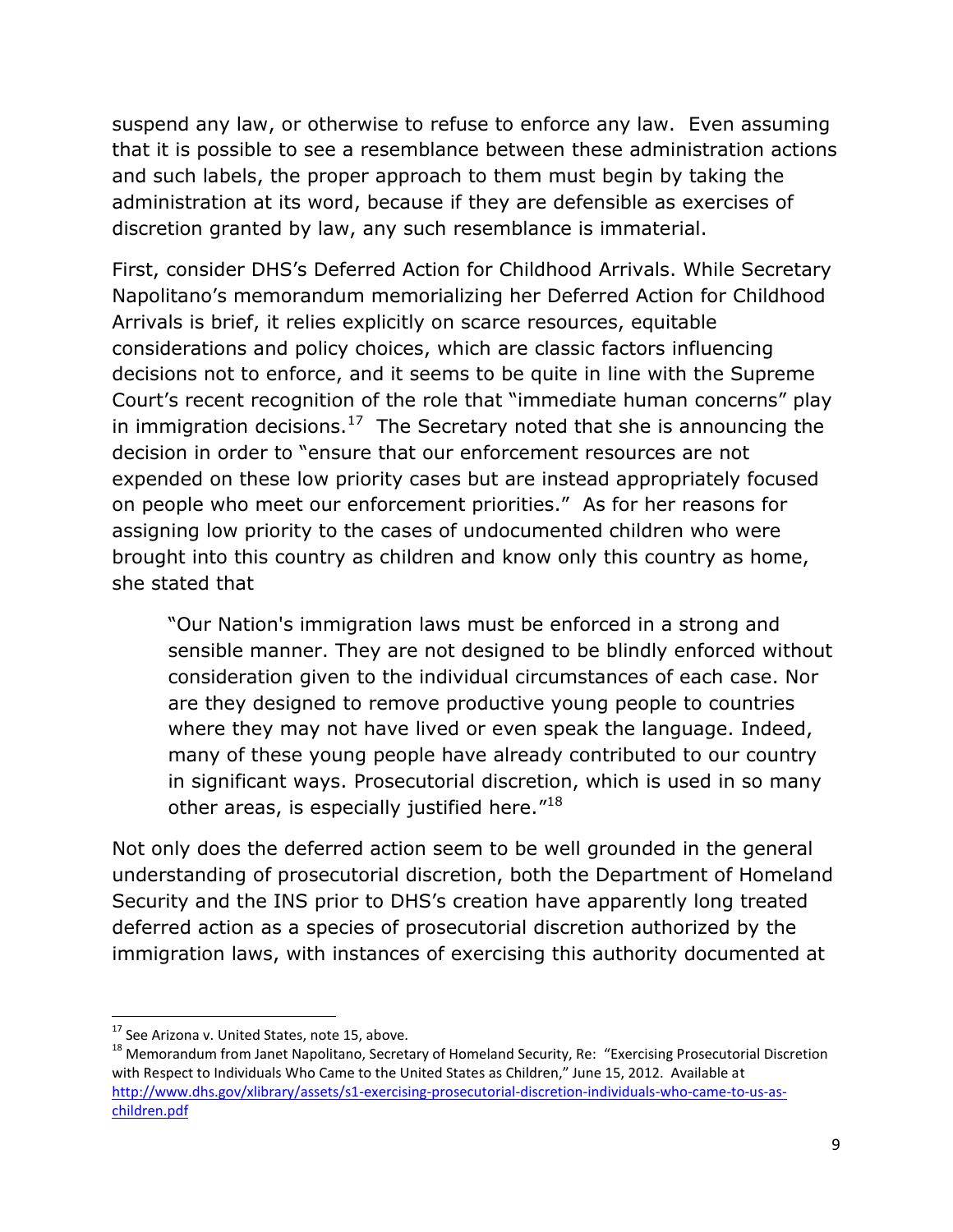least back to 1975.<sup>19</sup> It is fair to assume that Congress has been aware of this longstanding practice and has at least implicitly acquiesced in it.

Similarly, the Treasury defends its "transition relief" with respect to several tax-related provisions of the ACA as exercises of discretionary authority that has been granted by law. In a letter to Congressman Upton of July 9, 2013, Assistant Secretary of the Treasury for Tax Policy Mark Mazur references these authorities in explaining the basis for such decisions announced on July 2, 2013.<sup>20</sup> Specifically, the letter states that Section 7805(a) of the Internal Revenue Code grants discretionary authority to Treasury to provide such relief. The letter also references a number of occasions in the past in which the effective date of tax-related provisions have been extended, documenting cases going back at least to 1999, including several during the George W. Bush administration. The letter further states that because of problems in the reporting requirements noted by stakeholders as well as other impediments to the effective implementation of the these and other requirements, it is using its long-standing discretionary authority to delay them for one year.

The exercise of this discretionary authority must be compared to the terms of the Affordable Care Act. Does the presence of an effective date in the statute eliminate the Treasury Department's discretion to provide transitional relief? There are sound reasons for Treasury to have concluded that it does not. To begin with, as evidenced by all the prior uses of this authority, the very nature of the long-standing transitional relief authority under 7805(a) is to provide relief from the effective dates of new tax provisions. There is nothing in the ACA's enactment of its effective dates to distinguish those in the ACA from any of those found in earlier legislation, as to which the Treasury's discretionary authority has been applied.

I am not aware of any case law interpreting the scope of Treasury's claimed authority, but if Treasury's lawyers were looking for analogous judicial interpretations, they might have consulted the case law interpreting challenges to other agencies' failure to meet explicit statutory deadlines for taking actions such as issuing rules and regulation. This case law is quite unsettled, but the guidance that can be gleaned from the decisions of the

 $\overline{a}$ 

<sup>&</sup>lt;sup>19</sup> See Shoba Sivaprasad Wadhia, "Response: In Defense of DACA, Deferred Actin, and the Dream Act at 65-68, available a[t http://ssrn.com/abstract-2195735.](http://ssrn.com/abstract-2195735) 

<sup>&</sup>lt;sup>20</sup> Available at: http://www.scribd.com/doc/153011058/Treasury-Letter-To-GOP-Defending-ACA-s-Employer-Mandate-Delay .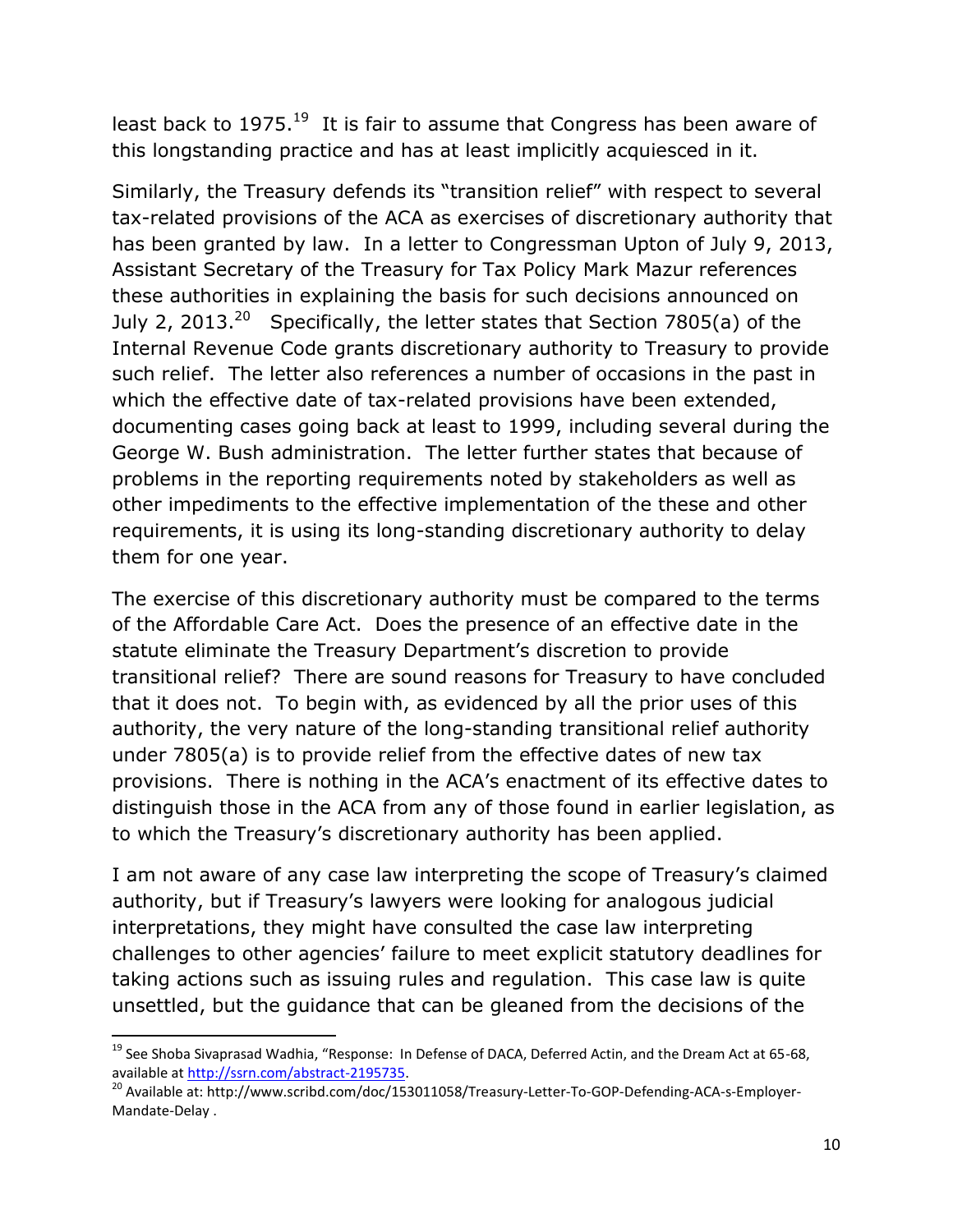D.C. Circuit, which are the most important for the judicial review of many administrative actions, would not have discouraged Treasury's interpretation.

The leading D.C. Circuit decision evaluating when a court can "compel agency action unlawfully withheld or unreasonably delayed,"<sup>21</sup> is *Telecommunications Research & Action Center v. FCC.* <sup>22</sup> It articulates a set of five factors courts should consider to decide whether an action is unreasonably delayed. The case arose in the context of a statute that did not contain an explicit deadline, but the D.C. Circuit continues to apply its five factors when a statutory deadline is present.<sup>23</sup> While the existence of a deadline is taken into account, the court continues to weigh all the factors to reach case-by-case determinations. If Treasury had applied these factors to the question of the reasonableness of delaying the ACA effective dates, it could well have thought it had discretion to proceed.<sup>24</sup>

It is not my intention to resolve this or any other question of discretionary authority with regard to actions that others have thought constitute breaches of the President's duty to take care that the laws be faithfully executed. What I have tried to do is to articulate the appropriate way to understand what it means to execute the laws faithfully in the context of statutes that grant discretionary authority and to emphasize that analysis of the propriety of any exercise of discretionary authority under such statutes must begin with the statutes and the authorities they grant. If the action can be squared with them, taking into account the full array of discretion that has been granted by law, then the action is faithfully executing the laws, even if it is not enforcing the law in some particulars and even if it

 $\overline{\phantom{a}}$ 

 $21$  5 U.S.C. §706(1).

<sup>&</sup>lt;sup>22</sup> Telecommunications Research and Action Center v. FCC, 750 F.2d 70 (D.C. Cir. 1984).

 $^{23}$  E.g., In Re Barr Laboratories, Inc., 930 F.2d 72 (D.C. Cir. 1991)

<sup>&</sup>lt;sup>24</sup> The five factors are:

<sup>(1)</sup> the time agencies take to make decisions must be governed by a "rule of reason;" (2) where Congress has provided a timetable or other indication of the speed with which it expects the agency to proceed in the enabling statute, that statutory scheme may supply content for this rule of reason; (3) delays that might be reasonable in the sphere of economic regulation are less tolerable when human health and welfare are at stake; (4) the court should consider the effect of expediting delayed action on agency activities of a higher or competing priority; (5) the court should also take into account the nature and extent of the interests prejudiced by delay; and (6) the court need not find any impropriety lurking behind agency lassitude in order to hold that agency action is unreasonably delayed. 750 F.2d at 80.

Factors 3, 4 and 5 suggests reasons why a temporary delay to the ACA tax provisions could be considered reasonable.